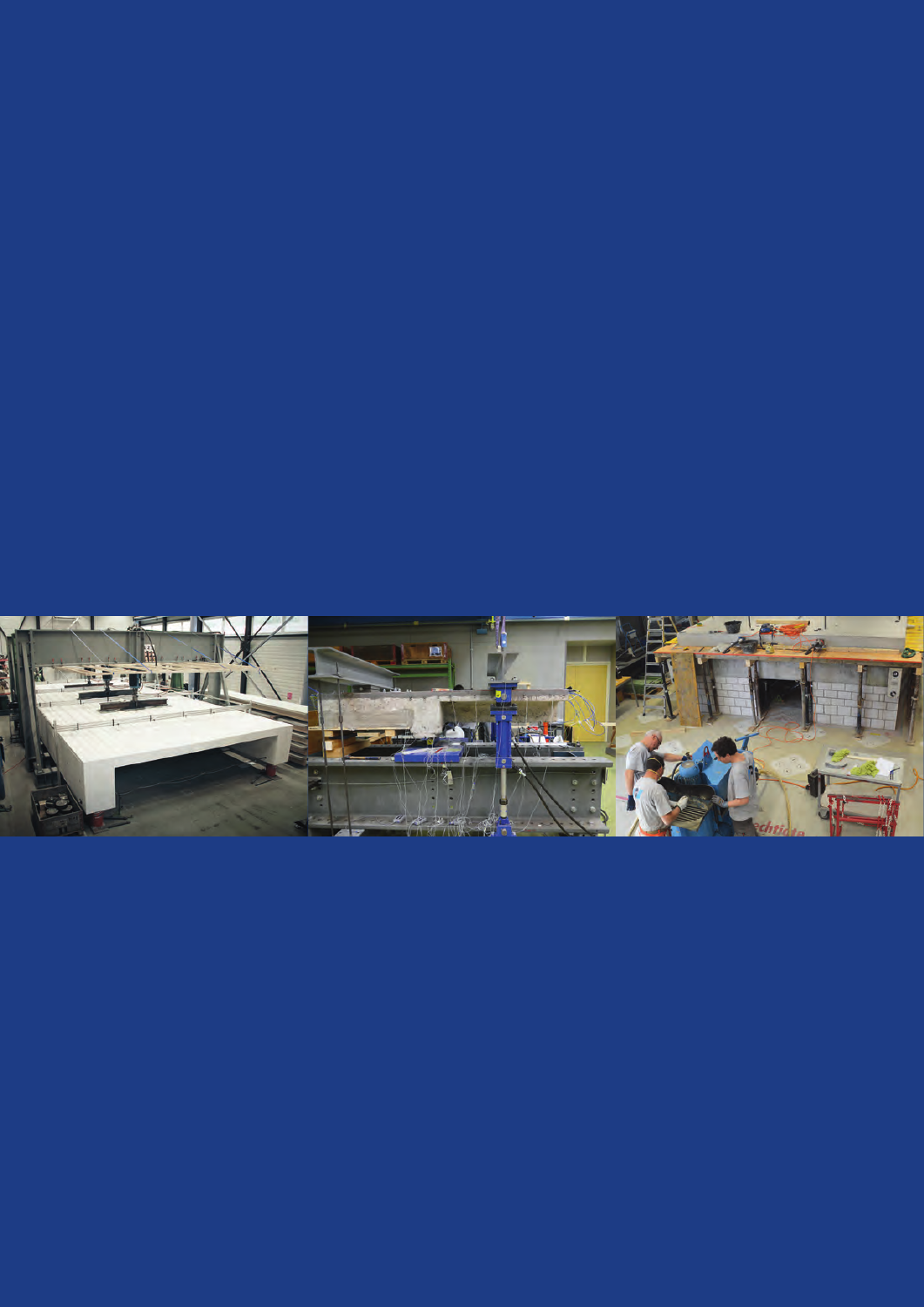**Forschung und Entwicklung Recherche et développement Research and Development**

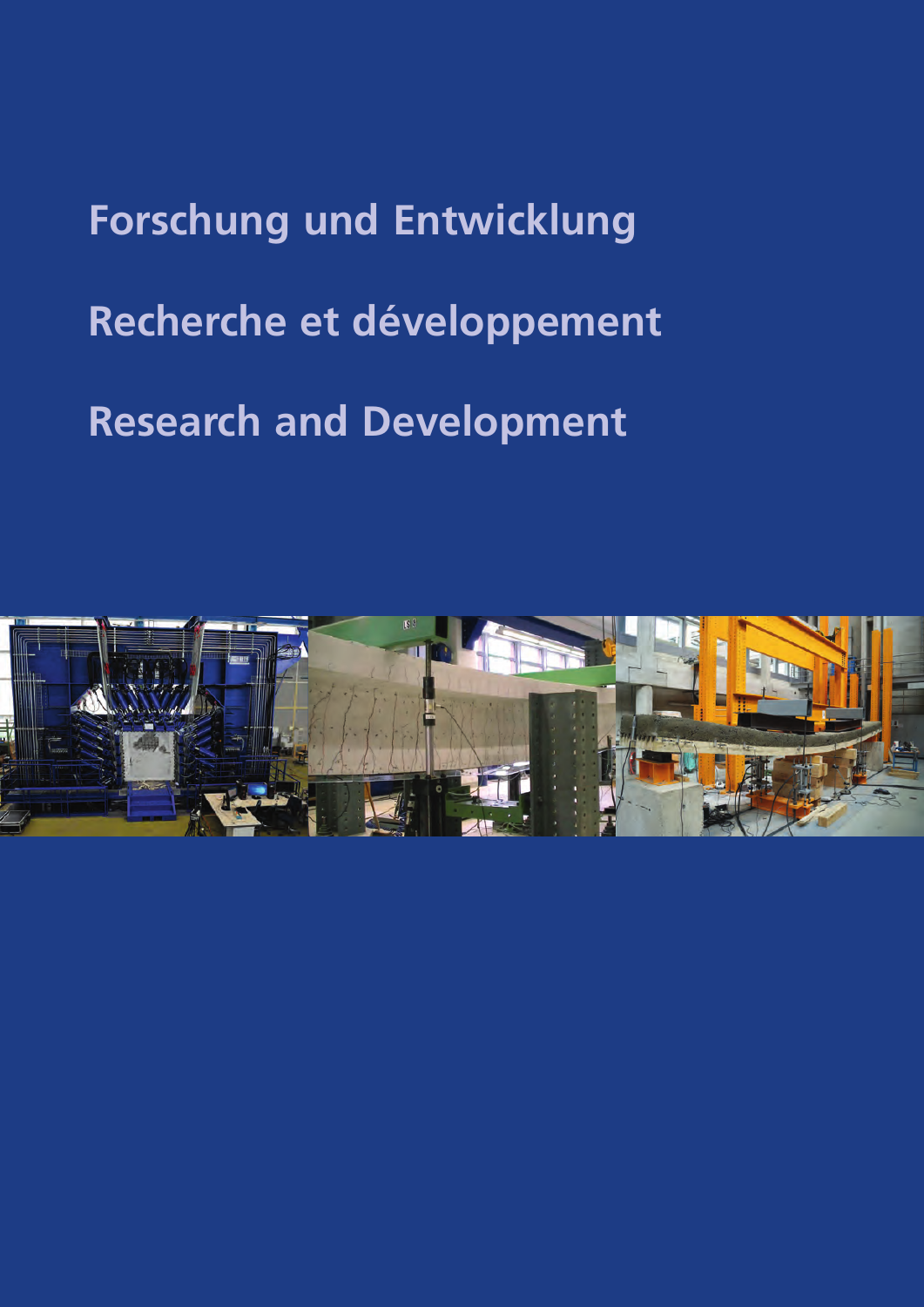# **Foreword**

Research efforts in the field of structural concrete have been intensively performed since its implementations as a building material more than one century ago. The aim of these researches has been to eventually provide comprehensive, consistent and safe design methods and to allow a continuous development of Structural Concrete. Despite the significant advances performed, many topics remain still under discussion. Also, the evolution in the material has opened a wide variety of new questions. There exists thus currently the need to continue with research initiatives in order to better understand the material and structural response of concrete works and to simplify them into sound and transparent design models.

In the following pages, an overview of the researches performed in Switzerland in the field of Structural Concrete during the last four years is presented. It shows the large diversity and richness of topics of interest.

In the name of all the researchers contributing in the following pages, I would also like to sincerely acknowledge the various sponsors for supporting these research efforts, from which society largely benefits.

Aurelio Muttoni

Head of *fib*'s Swiss National Member Group

Lausanne, August 2018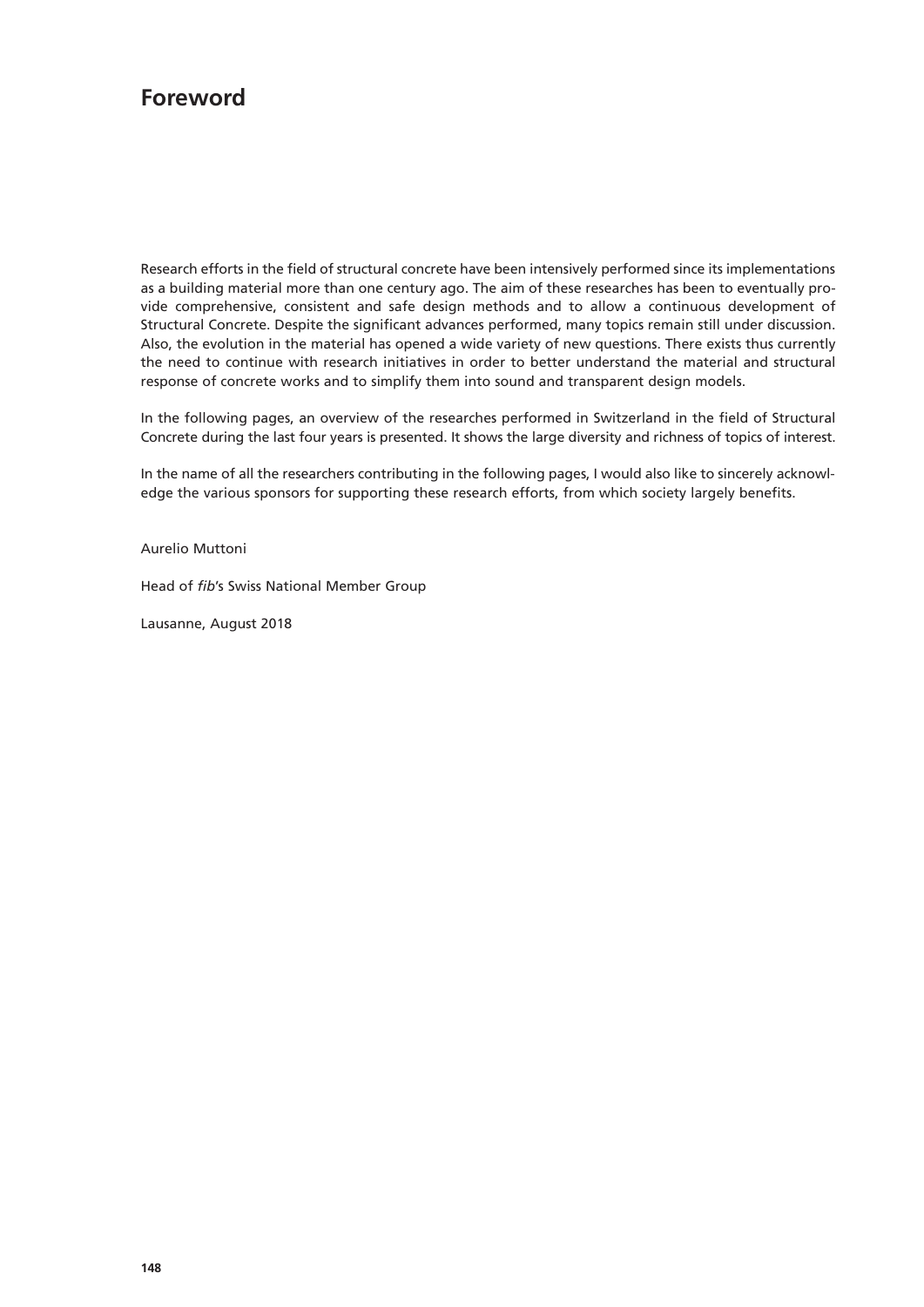# **École Polytechnique Fédérale de Lausanne**

### **Laboratory for Maintenance and Safety of existing Structures (MCS)**

Research is related to UHPFRC (Ultra-High Performance Fibre Reinforced Cementitious Composite Materials) produced from cement and other reactive powders, additions, fine hard particles, water, admixtures and a large number of short and slender steel fibres. The targeted addition of a thin layer of strain-hardening UHPFRC to an existing member in reinforced concrete (RC) enhances the structural resistance and the durability of existing RC structures. This concept has been implemented and applied in Switzerland since 2004 to enhance reinforced concrete structures and to make them durable and performant for future use.

#### **Next generation of UHPFRC for sustainable construction**

Main investigators: E. Denarié, A. Hajiesmaeili, H. Mohamed Abdul

The embodied energy in UHPFRC is dominated by two components: steel fibres and clinker. In this project, UHPFRC mixes are developed by means of the massive replacement of clinker with limestone filler and of steel fibres with high-performance synthetic fibres. The novel mixes maintain or improve the tensile hardening and softening response and other mechanical properties, the timedependent response and compactness when compared to current steel fibre reinforced UHPFRC materials. The environmental impact is significantly reduced.

#### **Fatigue behaviour of UHPFRC – RC elements**

Main investigators: E. Brühwiler, T. Makita, X. Shen, B. Sawicki

The fatigue behaviour of elements made of plain UHPFRC, R-UHPFRC (reinforced with rebars) and R-UHPFRC – RC under uniaxial and bi axial stress states is investigated. The domain of very high numbers of fatigue cycles, i.e. more than 10 million cycles, is explored in order to simulate fatigue loading conditions relevant for bridges. Rules are established for the design of fatigue strengthening of bridge decks.

#### **Punching shear strengthening of slabs using UHPFRC**

Main investigators: E. Brühwiler, M. Bastien-Masse, P. Schiltz

To strengthen reinforced concrete (RC) slabs with deficient shear resistance, it is proposed to add a layer of 25 to 50 mm of UHPFRC with small diameter rebars (R-UHPFRC). The research reveals a monolithic composite element behaviour where the new UHPFRC layer acts as an external tensile reinforcement leading to a significant increase in the combined bending-shear and punching shear resistance of the strengthened element.





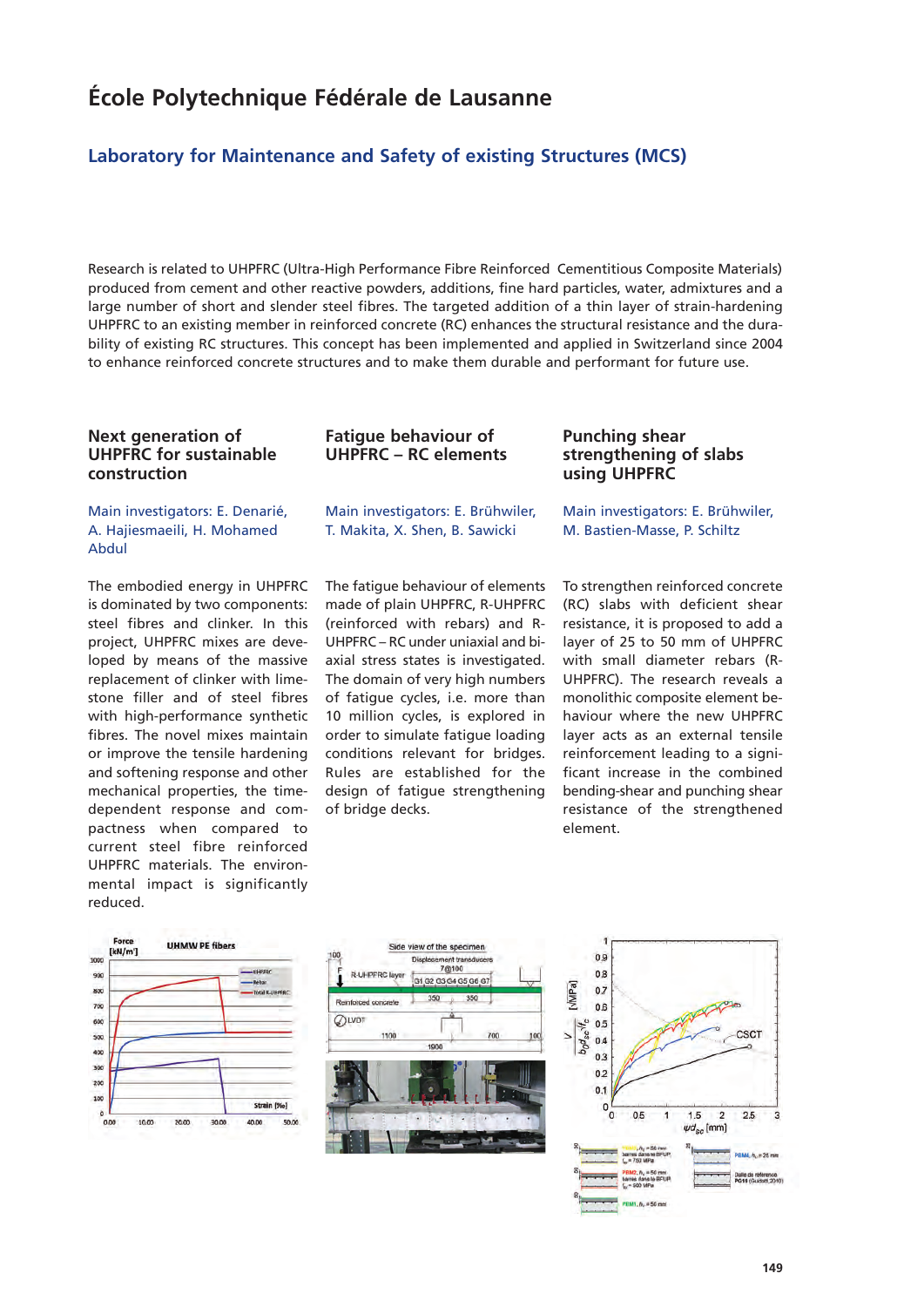#### **Punching of Concrete Slabs**

**Seismic response of flat slabs**

Main investigators: A. Muttoni, M. Fernández Ruiz, J. Simôes, J. Einpaul, F. Brantschen

An important experimental effort has been performed by the Structural Concrete Laboratory of EPFL, with more than 250 punching tests on full-size specimens since the year 2000.

On that basis, a mechanical model, the Critical Shear Crack Theory, has been developed.

This model has been adopted for punching shear design by the Swiss Concrete Code SIA 262 (2003 and 2013) and by the *fib's* Model-Code 2010. It is also incorporated in the draft for the next generation of Eurocode 2 (prEN 1992-1-1:2018).

Research (2014–2018) sponsored by: Swiss National Science Foundation, project # 200021\_137658/1

Additional information: https://ibeton.epfl.ch/Recherche/ punching/Default\_e.asp



# Main investigators: A. Muttoni,

K. Beyer, I. Drakatos

The response of slab-column connections, particularly for members without transverse reinforcement, is typically associated with limited deformation capacities.

This issue has raised questions about the suitability and potential risks of the use of flat slabs relying on frame action as the primary bracing system of a structure (or when soft bracing systems are provided). This research, conducted by the Structural Concrete Laboratory in conjunction with the Earthquake Engineering and Structural Dynamics Laboratory of EPFL, is based on specific tests and has led to the extension of the theoretical framework of the Critical Shear Crack Theory to cover these cases.

Research (2014–2018) sponsored by: – Cemsuisse, research project # 201201

- Swiss National Science Foundation, project # 143747
- Seismology and Earthquake Engineering Research Alliance for Europe, Project #2017-2

Additional information: https://ibeton.epfl.ch/Recherche/ sustainedloading/Default\_e.asp



Connection rotation  $\psi_{\text{src}}$  [%]

#### **Fatigue response of concrete in shear**

Main investigators: A. Muttoni, M. Fernández Ruiz, F. Natario

Many structural elements such as bridge deck slabs are subjected to cyclic actions such as those originating from traffic loads. This issue might be decisive for the design and verification of these elements. However, conventional design methods have been questioned as many phenomena influencing potential redistributions of internal forces (such as shear and flexural cracking) are usually neglected.

The Structural Concrete Laboratory has performed a detailed investigation of this topic combining experimental and analytical research, leading to practical design guidelines.

Research (2014–2018) sponsored by: Swiss Federal Roads Office, project # AGB 2009/008

Additional information: https://ibeton.epfl.ch/Recherche/ shearslabsshells/Default\_e.asp

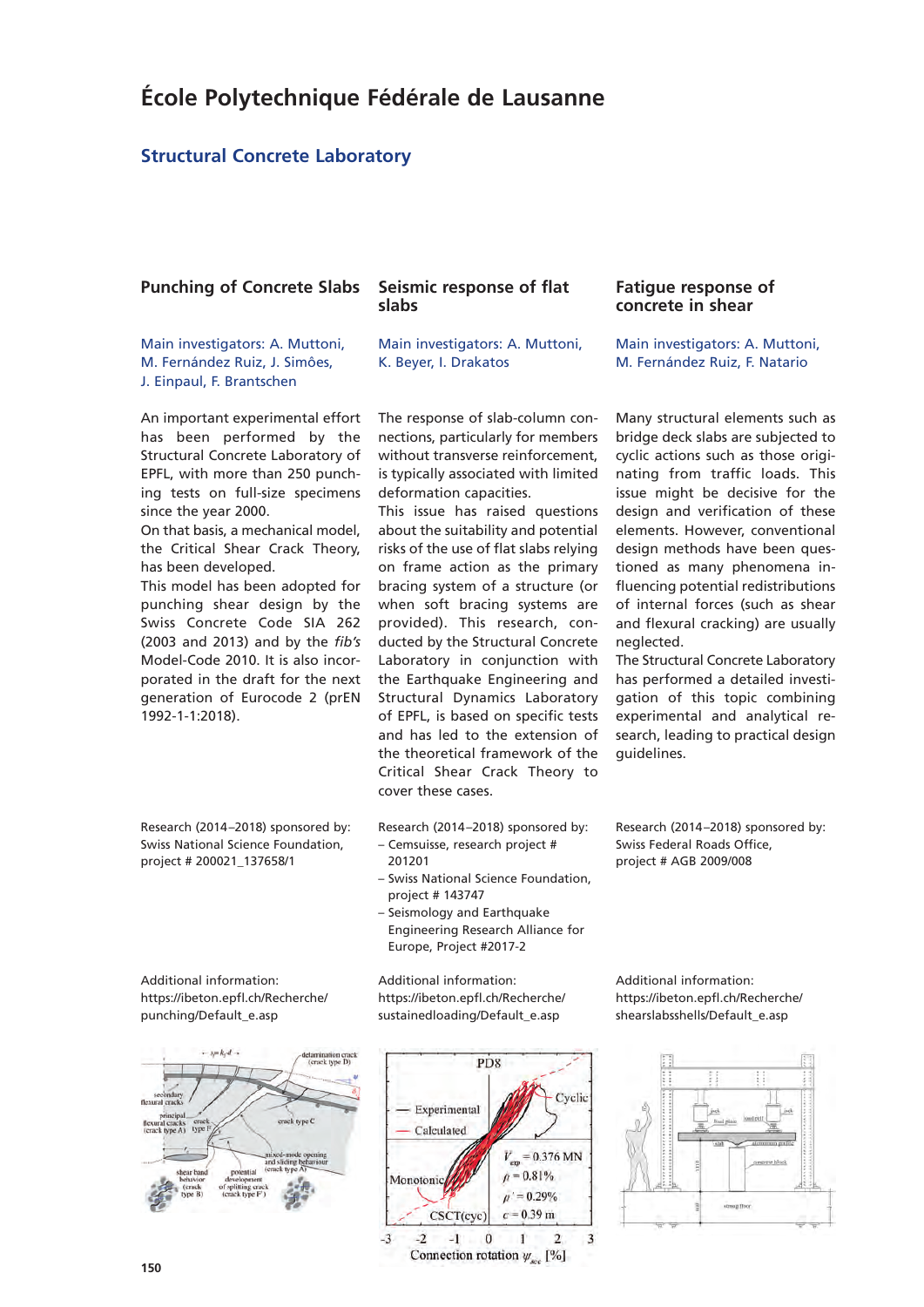#### **Shear resistance of beams and slabs without shear reinforcement**

Main investigators: A. Muttoni, M. Fernández Ruiz, F. Cavagnis, R. Cantone

The topic of the shear resistance of slabs without transverse reinforcement such as the deck slabs of bridges or the top and bottom slabs of cut-and-cover tunnels is decisive in many cases for the dimensions and economic efficiency of these members.

Related to this topic, the Structural Concrete Laboratory has performed detailed testing programmes with innovative test setups and measurement devices. The results have allowed for consistent progress in the understanding of the various contributions of the potential shear-transfer actions.

**Shear Transfer in Cracked Concrete**

Main investigators: M. Fernández Ruiz, A. Muttoni, M. Tirassa

The consistent understanding of the capacity of cracked concrete to transfer shear forces requires an accurate description of the engagement of aggregate interlock stresses for crack kinematics corresponding to those observed in shear failures.

To this end, the Structural Concrete Laboratory is carrying out research in collaboration with the Computational Solid Mechanics Laboratory of EPFL where refined experimental measurements are performed. The results are used in combination with the concept of the scales of roughness to provide a consistent framework for the modelling of the phenomenon.

Research (2014–2018) sponsored by: Swiss National Science Foundation,

project # 200021\_1169649

Additional information: https://ibeton.epfl.ch/Recherche/

shear/Default\_e.asp

**Strength of concrete under sustained loads**

Main investigators: A. Muttoni, M. Fernández Ruiz, D. Tasevski

Concrete may be locally subjected to high level of stress in many situations. As a consequence, microcrack development and growth may occur in a phenomenon called non-linear creep, potentially reducing the effective concrete strength, but also producing beneficial stress redistributions and therefore reducing the stress concentrations.

This phenomenon has been investigated by the Structural Concrete Laboratory by developing a constitutive model of concrete that includes the development of microcracking in concrete. This model has been validated by several specific experimental programmes and has allowed for the development of simplified design approaches.

Research (2014–2018) sponsored by: Swiss Federal Roads Office, project # AGB 2013/001

Additional information: https://ibeton.epfl.ch/Recherche/ sustainedloading/Default\_e.asp



#### Research (2014–2018) sponsored by: - – Swiss Federal Roads Office, project # AGB 2015/011

– Swiss Federal Roads Office, project # AGB 2011/015

Additional information: https://ibeton.epfl.ch/Recherche/ shearslabsshells/Default\_e.asp



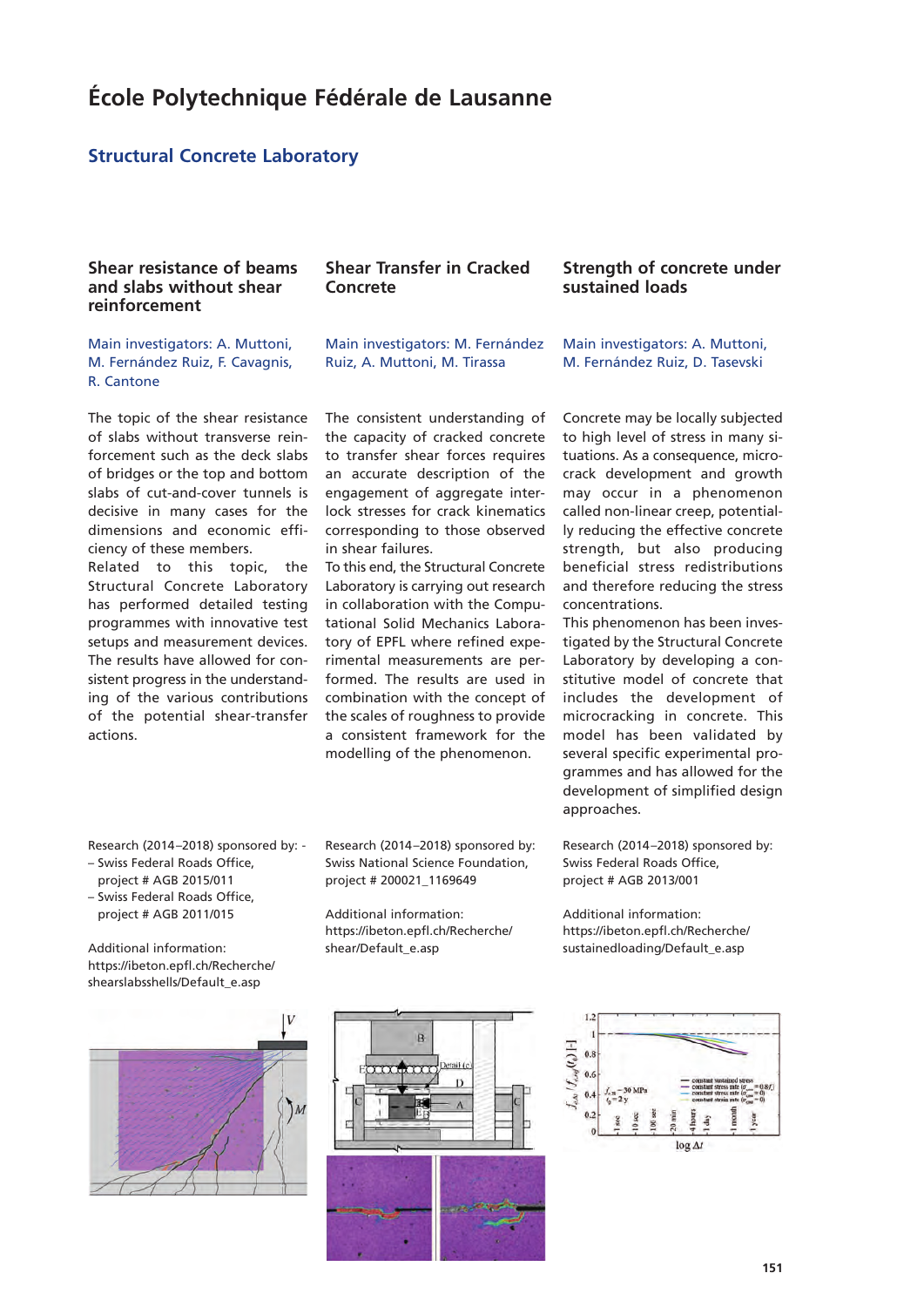#### **Non-linear analysis of slabs**

Main investigators: A. Muttoni, M. Fernández Ruiz, R. Cantone, M-R. Backes

An accurate analysis of the response of concrete slabs is required to suitably estimate the opening of the cracks and therefore their ability to transfer shear stresses. This analysis is however relatively complex as it needs to account for the stiffness and redistributions on the internal forces after flexural and shear cracking.

A number of suitable strategies for such modelling is being developed at the Structural Concrete Laboratory, allowing for the performance of refined analysis and also providing guidelines for simplified analyses.

Research (2014–2018) sponsored by: - Swiss Federal Roads Office, project # AGB 2015/011

Additional information: https://ibeton.epfl.ch/Recherche/ shear/Default\_e.asp

Main investigators: M. Fernández Ruiz, A. Muttoni, P. Valeri

Textile Reinforced Concrete consists of a material where a nonmetallic reinforcement (normally carbon or glass fabric) is arranged within a cementitious matrix. This reinforcement is insensitive to corrosion and therefore allows for the use of cements with low clinker content and the provision of low concrete covers.

Within this frame, the Structural Concrete Laboratory is carrying out research to characterise the mechanical performance and potential applications of this material for building sustainable and lightweight structures.

Research (2014–2018) sponsored by: – Cemsuisse, research projects

- # 201407 and # 201801
- Gerber Rüf foundation, project # KP-290/18

Additional information: https://ibeton.epfl.ch/Recherche/ textile/Default\_e.asp

**Textile Reinforced Concrete Stress fields for design and assessment of structural concrete**

> Main investigators: A. Muttoni, M. Fernández Ruiz, F. Niketic

The stress fields method, as the strut-and-tie method, has been very successful in the design and dimensioning of new structures, as well as for checking existing structures. They have inspired numerous codes and international recommendations.

On this basis, the elastic-plastic stress field method has been developed by the Structural Concrete Laboratory. This topic has been the subject of a number of research studies, which involved verifying it systematically in tests and checking the applicability of the method for complex details.

Research (2014–2018) sponsored by: Swiss Federal Roads Office, project # AGB 2009/009

Additional information: https://ibeton.epfl.ch/Recherche/ stressfields/Default\_e.asp





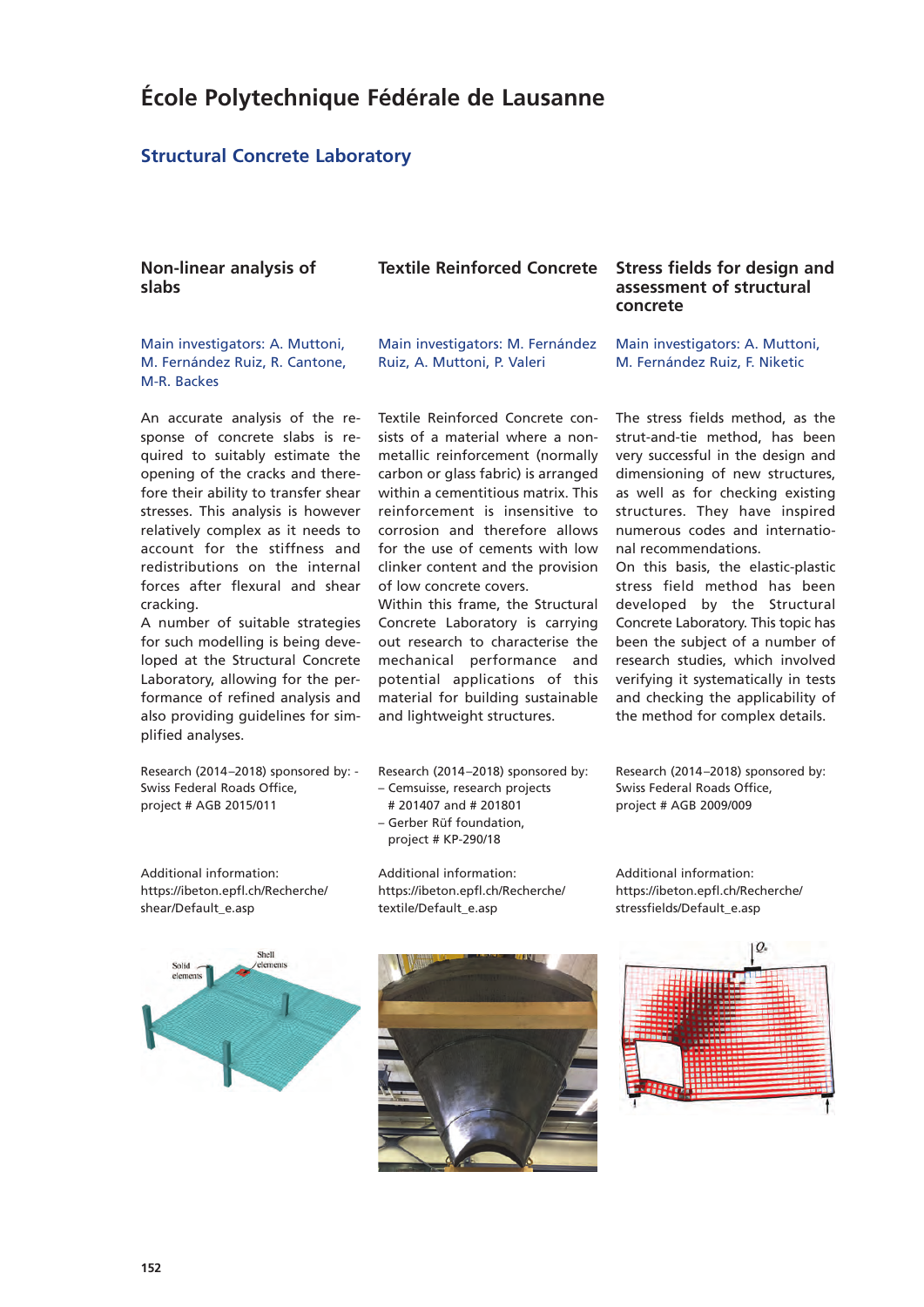#### **Shear strength of girders and beams with transverse reinforcement**

Main investigators: A. Muttoni, M. Fernández Ruiz, M. Rupf, M-R. Backes

Design of girders and can be consistently performed by using equilibrium-based models. Yet, a number of specific issues such as the amount of shear transferred by the compression chord, the transverse bending of the webs or the activation of the prestressing tendons require accurate approaches to suitably assess the various potential load-carrying actions.

A series of research studies has been carried out on this topic by the Structural Concrete Laboratory, by applying and extending the elastic-plastic stress field method. As a result, a number of design recommendations and guidelines for practice have been produced.

**Bond, anchorage and reinforcement detailing**

Main investigators: A. Muttoni, M. Fernández Ruiz, F. Moccia

The Swiss practice with respect to anchorage and detailing has been traditionally very much inspired by a rigid-plastic bond response. This approach has shown consistent results in many cases, but does not account for a number of specific issues such as size effect, the influence of poor bond conditions or the influence of cracking parallel to the bar axis.

Following these observations, the Structural Concrete Laboratory is leading an effort to develop more comprehensive models to consistently account for the phenomenon of bond and its influence on detailing. The final aim will be to update current code provisions, thereby extending their validity and applicability.

**Reliability analysis**

Main investigators: A. Muttoni, M. Fernández Ruiz, F. Niketic, P. Valeri, Q. Yu

The topic of reliability analysis and safety format is becoming one of capital importance for design for a number of reasons, such as the possibility of using non-linear analysis methods as well as the need to use new materials (for instance textile concrete) with different responses in terms of deformation capacity and potential redistribution of forces. Within this framework, the Structural Concrete Laboratory is investigating the suitability and consistency of classical safety formats and how they can be tailored or extended to other cases.

- Research (2014–2018) sponsored by: – Swiss Federal Roads Office,
- project # AGB 2006/015 – Swiss Federal Roads Office,
- project # AGB 2009/009

Additional information: https://ibeton.epfl.ch/Recherche/ shear/Default\_e.asp



Research (2014–2018) sponsored by: Swiss Federal Roads Office, project # AGB 2018/001

Additional information: https://ibeton.epfl.ch/Recherche/ shear/Default\_e.asp



Research (2014–2018) sponsored by: – Swiss Federal Roads Office,

- project # AGB 2009/009
- Cemsuisse,
- research project # 201801

Additional information: https://ibeton.epfl.ch/Recherche/ codes/Default\_e.aspp

$$
\gamma_C = \frac{f_{ck}}{f_{cm} \cdot e^{-\alpha \cdot \beta (COV)_{\mathcal{R}}}} \ge 1.00
$$

$$
\gamma_{S} = \frac{f_{sk}}{f_{sm} \cdot e^{-\alpha \cdot \beta (COV)/\beta}} \ge 1.00
$$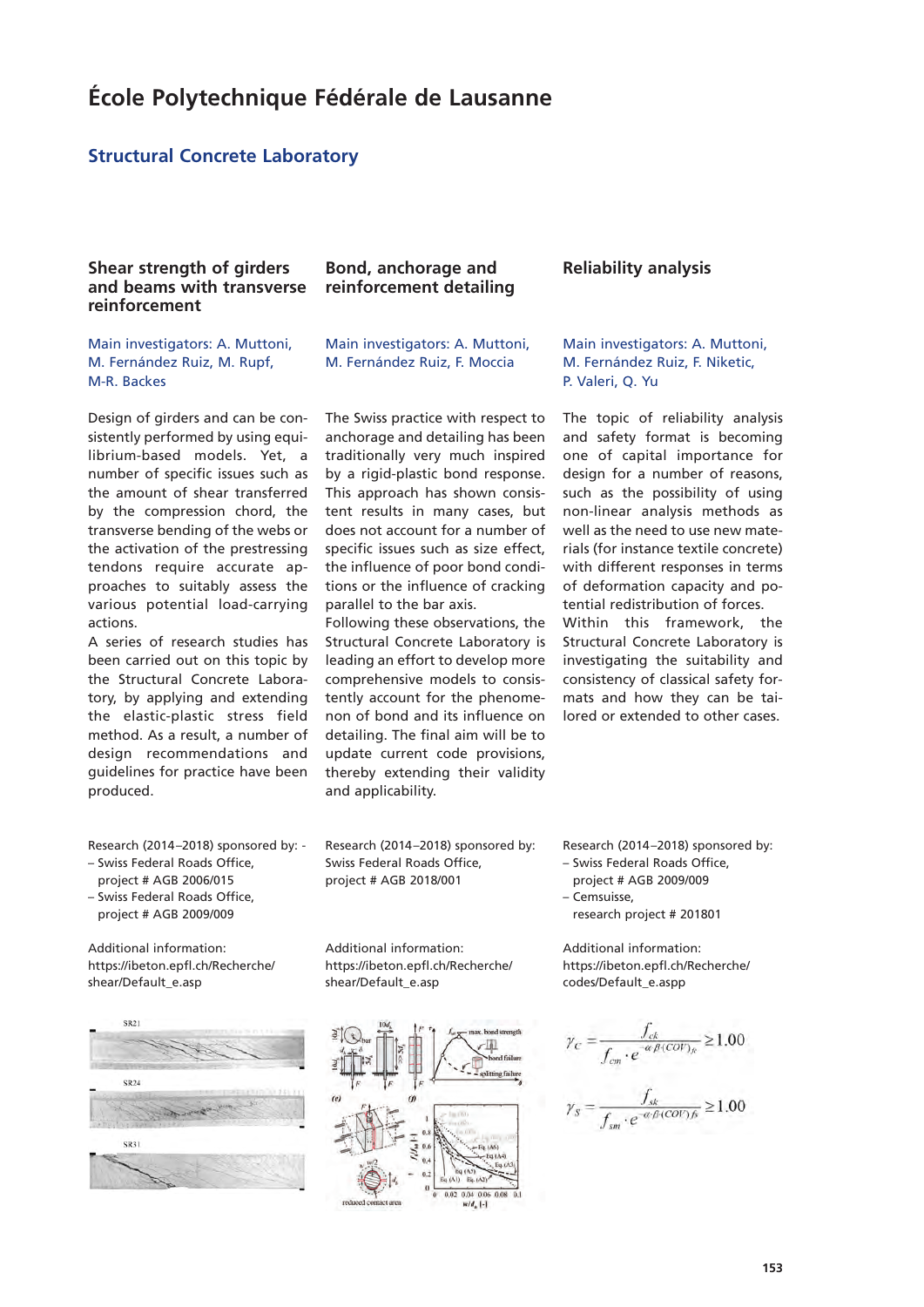#### **Chair of Concrete Structures and Bridge Design**

#### **Computer-Aided Design of Discontinuity Regions**

Main investigators: J. Mata-Falcón, D. T. Tran, T. Galkovski, W. Kaufmann

Strut-and-tie models and stress fields are powerful design tools, but often tedious and of limited use for serviceability and deformation capacity checks. Discontinuity Region Design, a computeraided stress field tool, overcomes these limitations. Similar to the EPSF method developed at EPFL, it only requires basic material properties known at design stage and computes compression softening automatically. Further, it accounts for tension stiffening (using the Tension Chord Model) and strain limitations of concrete and reinforcement to cover all ULS and SLS checks, including crack widths and deformation capacity.

Research (2016–2018) sponsored by: Eurostars-2 (Horizon 2020 EU research and innovation programme), #10571 In collaboration with IDEA StatiCa.

**Large Universal Shell Element Tester**

Main investigators: W. Kaufmann, A. Beck, D. Karagiannis, D. Werne

The Large Universal Shell Element Tester is a worldwide unique testing facility. Combining the concepts of the University of Toronto's panel and shell element testers, it enables large-scale tests on reinforced concrete elements with dimensions of 2.0 ∙2.0 m and a variable thickness. Precise, gene ral load combinations (8 stress re sultants) can be introduced at the edges of the specimen by means of 100 actuators (–1.6/+1.2 MN each), controlled by 20 control channels. The setup can also be used for the testing of e.g. fibre reinforced concrete or subassemblies of larger structures under multiaxial loading.

Research (2015–2018) sponsored by: – ETH Zurich

– industry

**Concrete hinges/partially loaded areas**

Main investigators: T. Markić, W. Kaufmann

Despite having been studied and used for more than a century, there is still a remarkable knowledge gap regarding the behaviour of concrete hinges and partially loaded areas in reinforced concrete. The project aims at developing consistent mechanical models for these structural elements, and their subsequent validation by means of large-scale experiments. Based on the outcomes, a new set of design rules and recommendations will be proposed. In a first step, stress fields for partially loaded blocks, accounting for the beneficial effect of confinement (active, passive and geometrical) have been developed.

Research (2016–2018) sponsored by: cemsuisse (project number 201501)

Additional information: http://www.kaufmann.ibk.ethz.ch/en/ research/DR.html

DRD stress field for deep beam with opening.

Additional information: http://www.kaufmann.ibk.ethz.ch/en/ research/LUSET.html

Additional information: http://www.kaufmann.ibk.ethz.ch/en/ research/betongelenke.html



Bottle-shaped stress field for partially loaded reinforced concrete blocks.



Failed specimen of Pilot Test 1 in the LUSET at ETHZ.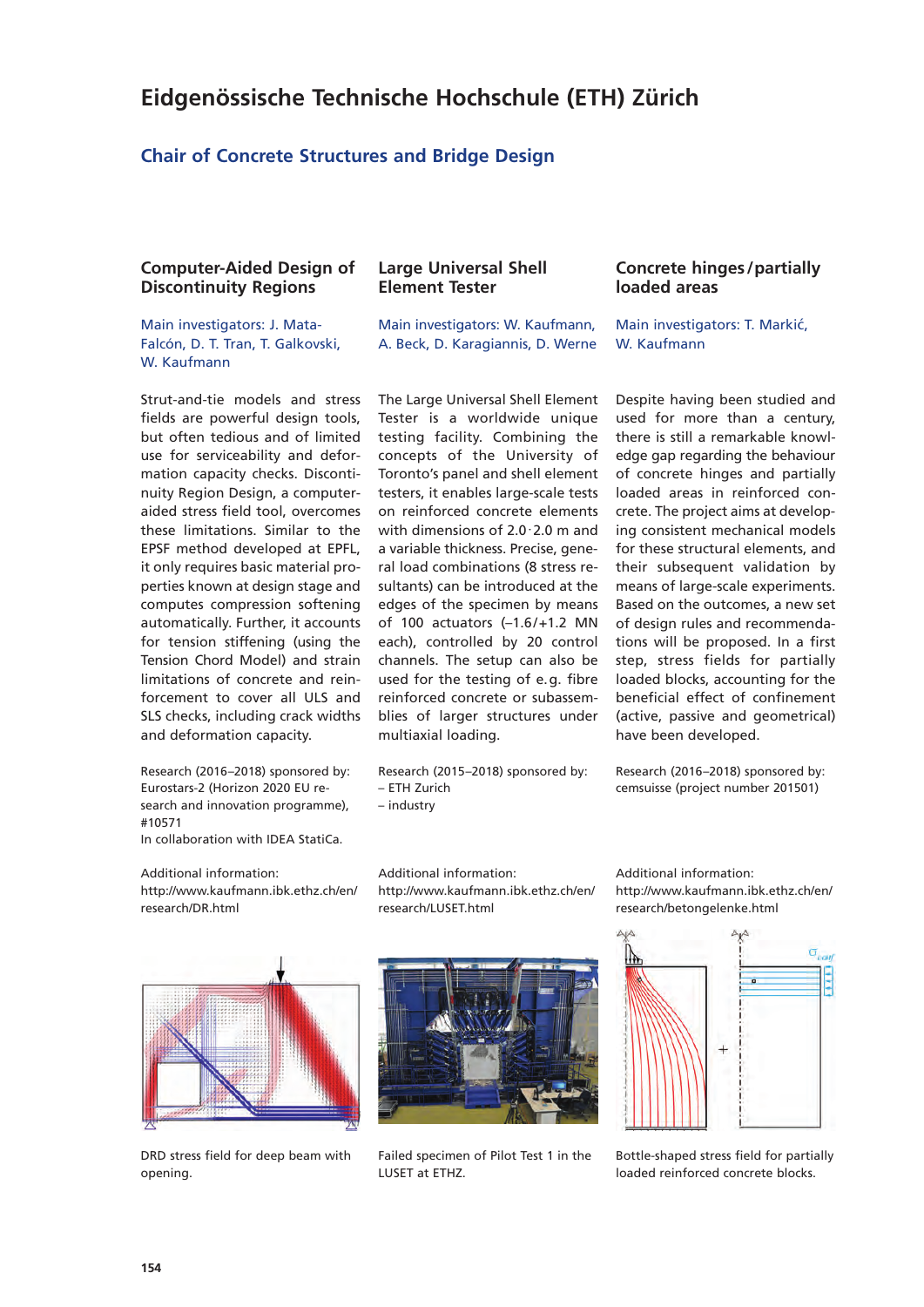#### **Chair of Concrete Structures and Bridge Design**

### **Chair of Structural Mechanics**

#### **Structural behaviour of retaining walls affected by local corrosion**

#### Main investigators: S. Haefliger, W. Kaufmann, U. Angst

Many existing cantilever retaining walls are affected by severe local pitting corrosion of the main reinforcement in the construction joint above the footing. This leads to a strong reduction of both deformation capacity and ultimate load. Furthermore, the missing ductility inhibits a pronounced decrease of earth pressure by deformation of the wall (as typically assumed in design), leading to higher loads. Hence, serious concerns about the safety of these structures arise. The project addresses this issue, accounting for the effects of local corrosion and deformation-dependent loading in collaboration with the Chairs of Durability of Engineering Materials and Geomechanics at ETHZ.

Research (2016–2018) sponsored by: – Federal Roads Office (FEDRO)

– Federal Office of Transport (FOT)

#### Additional information: http://www.kaufmann.ibk.ethz.ch/en/ research/verformungsverhalten\_winkelstuetzmauern.html





#### **Effect of transverse bending on the shear capacity of concrete bridges**

Main investigators: D. Karagiannis, W. Kaufmann

Increasing traffic loads and deck widening projects often require the assessment of the webs of existing box girder bridges against combined loading by longitudinal shear and transverse bending. Due to the presumed conservatism of current design models for this type of loading, strengthening is required in many cases. Through a combination of theoretical investigations, largescale experiments and numerical simulations, this research project aims at developing a mechanically consistent model that will enable a more realistic assessment of the load-bearing capacity under combined in-plane shear and transverse bending, including checks of the deformation capacity.

Research (2015–2018) sponsored by: Federal Roads Office (FEDRO)

http://www.kaufmann.ibk.ethz.ch/en/ research/querbiegung\_schub.html

Additional information:

#### **Strengthening a ribbed slab with UHPFRC**

Main investigators: H. Martín-Sanz García, B. Herraiz, E. Chatzi, E. Brühwiler

The Du Pont building, erected in 1913, is an existing and historic reinforced concrete structure in the city of Zurich. As part of the renovation of the building, the slabs are to be strengthened by adding a 40 mm UHPFRC layer. A series of experiments took place at the IBK Structures Lab (ETH Zurich), using an embedded fiber optic measurement system, to assess the actual capacity of the slabs, and investigate failure mechanisms. The project is a collaboration between the Chair of Structural Mechanics (ETH Zurich), the Structural Maintenance and Safety Laboratory (EPFL) and Dr. Lüchinger+Meyer Bauingenieure AG.

Research (2015–2018) sponsored by:

- Swiss National Science Foundation,
- project # 407040\_154060
- PSP Properties AG

Additional information: http://www.chatzi.ibk.ethz.ch/people/ research-staff/henar-martin-sanz.html



a) Segment of a box girder bridge and b) isolated web element.



UHPFRC strengthened ribbed slab, extracted from the Du Pont building and prepared for testing at the IBK Structures Lab.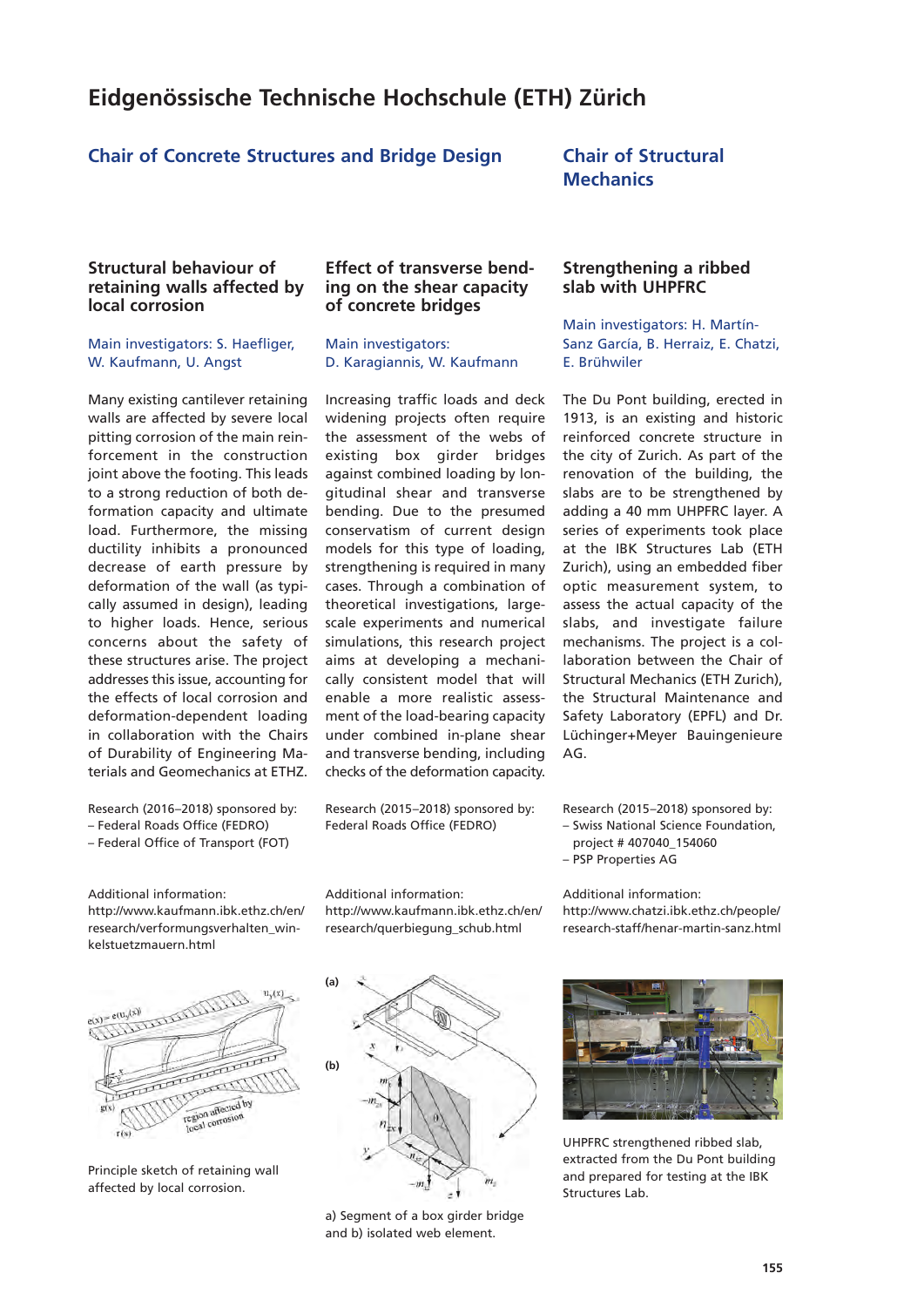# **Empa, Swiss Federal Laboratories for Materials Science and Technology**

#### **Structural Engineering Research Laboratory**

#### **Temperature stability of CFRP strips in bridges**

#### Main investigators: J.M. Gallego, M. Breveglieri, C. Czaderski, J. Michels

In bridge construction, externally bonded carbon fibre rein forced polymer (CFRP) strips can be used for the flexural strengthening of cantilevers in the transverse direction of box girder bridges. Experiments were performed to examine the temperature stability and durability of this type of installation during mastic asphalt application. Tests on cantilevers exposed to sun exposure over several years are still ongoing. Furthermore, thermo-mechanical models to estimate temperatures in the adhesive, models for the resistance of the bonded system and practical recommendations will be developed.

Research sponsored by: Swiss Federal Roads Office (FEDRO), Research Project AGB 2012/001 (2013–2017) and AGB 2016/003 (2017–2019)

Additional information: https://www.empa.ch/de/web/s303/ strenghening-concrete-structures



CFRP strip strengthening on top of a RC box-girder bridge and its simulation on cantilever test beams subjected to long-term sun exposure.

#### **Near-surface mounted me mory steel strengthening**

Main investigators: B. Schranz, C. Czaderski, M. Shahverdi

A cost-effective, iron-based shape memory alloy (memory steel) was developed at Empa for application in civil engineering structures. The memory steel can be produced in the form of standard geometry ribbed reinforcement bars. The unique properties of the material can be utilized in a pre-stressed form of the near-surface mounted (NSM) strengthening technique using grooves in the concrete cover for building components in flexure. A PhD project at Empa aims at acquiring in-depth knowledge about the characteristics of the material, its bond in the grooves and its application by means of small to large-scale experiments as well as numerical investigations.

Research (2017–2021) sponsored by: Swiss National Science Foundation (SNF), Project No. 200021\_175998/1

Additional information: https://www.empa.ch/web/s303/ advanced-structural-materials



Above: principle of near-surface mounted reinforcement (NSMR), Below: ribbed memory steel bars.

#### **Prestressed shear strength ening of RC beams**

#### Main investigators: M. Shahverdi, C. Czaderski, J. Michels (Company re-fer)

In this project, ribbed memory steel bars produced by the company re-fer are used in combination with shotcrete for shear strengthening of reinforced concrete (RC) structures. The prestressing has the advantage that the shear cracks width can be reduced and new shear cracks occur under higher loads. The results so far show the feasibility of memory steel shear reinforcement. Large-scale experiments on T-beams with a length of 5.2 m are performed in order to study the practical application and effectiveness of memory steel for the prestressed shear strengthening of concrete beams.

Research (2016–2019) sponsored by: Innosuisse, CTI Project No. 18528.1 PFIW-IW, Industry Partner: re-fer, Brunnen, Switzerland

Additional information: https://www.empa.ch/web/s303/ advanced-structural-materials



Schematic illustration of ribbed memory steel bars in shotcrete application for shear strengthening of RC beams and the shear cracks of the reference test beam measured with DIC.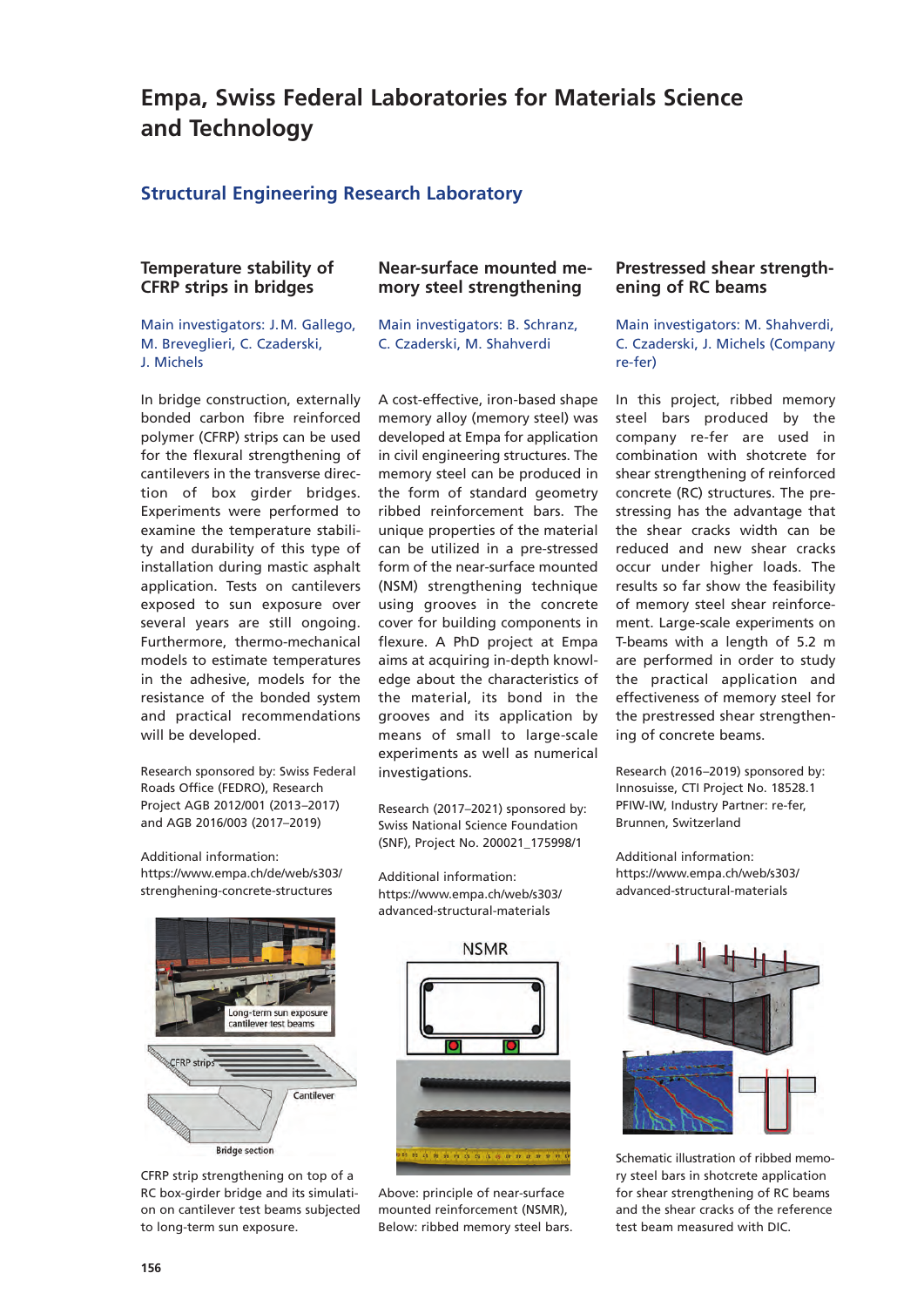# **Haute école d'ingénierie et d'architecture Fribourg HEIA-FR**

#### **institut des Technologies de l'Environnement Construit iTEC**

#### **Construction with woodcement compounds and timber**

Main investigators: D. Zwicky, N. Macchi, A. Fridez, V. Sciboz, M. Maeder, M. Medziti

Pourable lightweight wood-based concretes (or wood-cement compounds, WCCs, respectively) were developed and assessed with respect to structural properties, targeting their structural combination with timber.

Composite slab and wall elements were conceived and evaluated experimentally and analytically in full-scale tests up to rupture and for long-term behaviour. Practical structural design approaches were also derived. Further assessments targeted properties of thermal and fire protection, recyclability, eco-balance and economic competitiveness. Possible use in residential, office and school buildings was proven.

Research (2012–2017) sponsored by:

- Swiss National Science Founda-tion, project 4066-40\_136918
- Univ. of Applied Sciences and Arts of Western Switzerland
- ERNE Holzbau AG
- Vial Charpentes SA

Additional information:

- www.nfp66.ch > project Zwicky
- researchgate.net/profile/Daia\_Zwicky



Timber-WCC slab in full-scale test.

#### **Thin UHPC layers to improve the seismic behaviour of structures**

Main investigators: M. Devaux, D. Redaelli, M. Hayek, J. Moix

Ultra-High Performance Fibre-Rein forced Concrete (UHPFRC) allows for very thin (20–30 mm) but extremely resistant, robust and durable layers to be cast. With their strength and ductility, cast-in-place or precast UHPC layers can be efficiently used as local reinforcement to improve the seismic behaviour of existing and new structural elements made of traditional materials (concrete, masonry and steel).

Experimental and theoretical research is ongoing to identify structurally and constructively optimized UHPC configurations, in order to provide engineers with practical design guidelines.

Research (2015 to date) sponsored by:

- Univ. of Applied Sciences and Arts
- of Western Switzerland
- Industrial partners

Additional information: itec.heia-fr.ch/FR/Projets



Cyclic test on masonry wall element with U-shaped corner strengthening made of thin UHPFRC layers.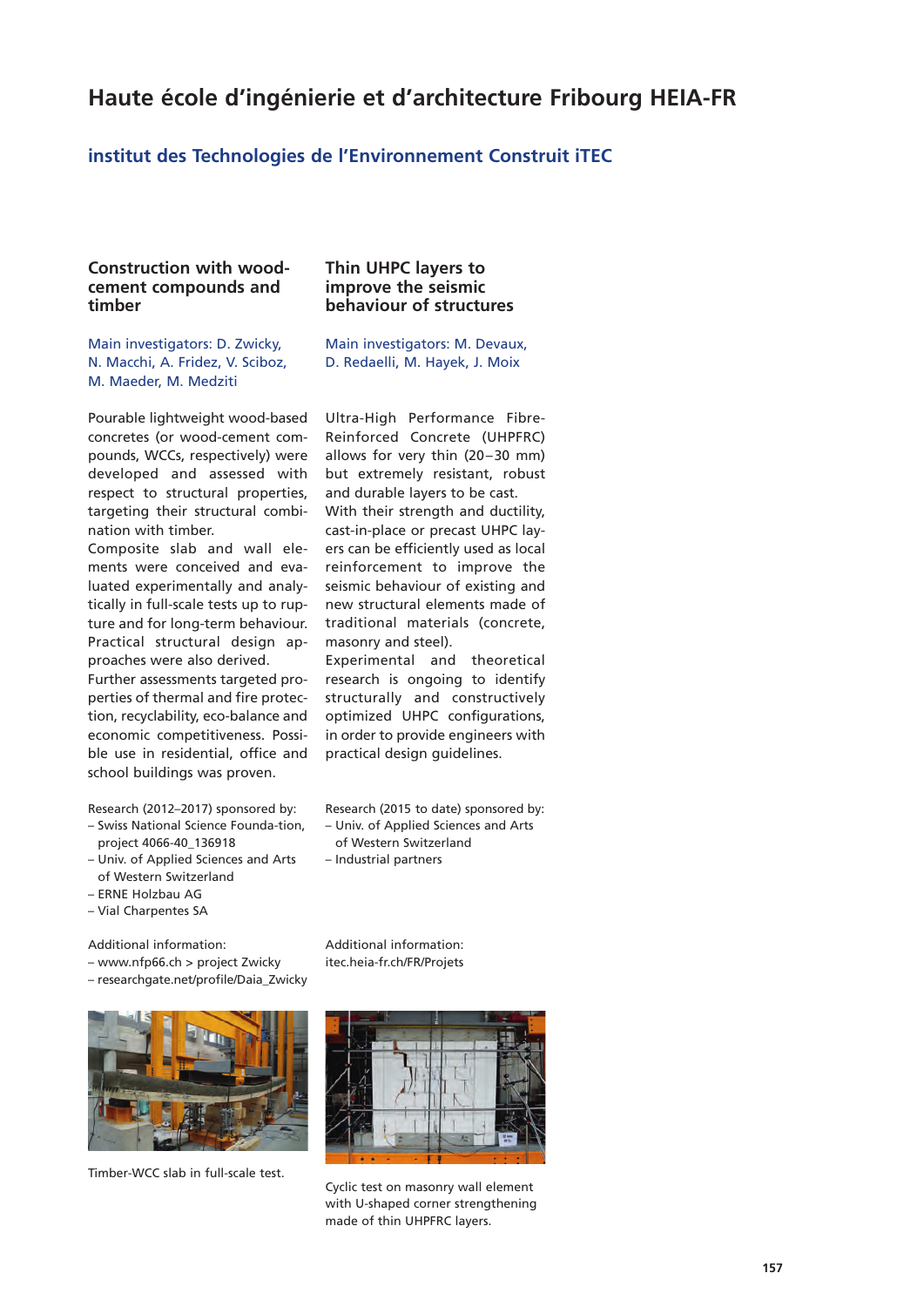### **Competence Centre for Structural Engineering (CC KI)**

#### **New development of a CRFP tensioning system**

Main investigators: H. Stempfle, L. Abächerli, G. Borkowski

The tensioning system developed in the past by StressHead AG and Lucerne University, was well received nationally and to an extent internationally in the area of component reinforcement. The anchors used to date required at times that existing reinforcement to be severed. For this reason, the tensioning system with anchors was further developed for beams and slabs so that force can be applied without damaging the existing reinforcement. In addition, a design concept for the system was developed.

Research (2012–2015) sponsored by: – Innosuisse – Stresshead AG

Additional information: https://www.hslu.ch/de-ch/ hochschule-luzern/forschung/ projekte/detail/?pid=3927

Four-point bend test of the untensioned beam strengthened with CRFP tensioning system.

# Main investigators: H. Stempfle, M. Switalla, E. Schurtenberger The challenges involved in pretensioning systems include force

**Post-tensioning anchor with highly resilient load**

**introduction zone**

introduction and their mechanical constraints and engineering design while at the same time managing to find an economic solution. The objective of the project was to develop post-tensioning anchors for flat slabs that would allow for the post-tensioning of concretes with a lower early strength, for the benefit of good construction progress. The load introduction zone was to be optimised at the same time. As part of the work, a model for force introduction in concrete was developed, taking compressive stress and tensile stress into consideration.

Research (2013–2016) sponsored by: – Innosuisse – VSL AG

Additional information: https://www.hslu.ch/de-ch/ hochschule-luzern/forschung/ projekte/detail/?pid=3930



#### Main investigators: K. Thoma, G. Borkowski, P. Roos

Within the framework of an FEDRO project (Swiss Federal Roads Office), a fatigue test on reinforced concrete components was planned, carried out and analysed taking into consideration the membrane state of stress (CMA) . In addition, the influence of a CMA on the steel stress amplitudes using non linear finite elements analysis of case studies and samples was discussed. In a parameter study, the influence of key parameters (bond stiffness, flexural strength, etc.) on the CMA and the resulting steel stresses were demonstrated.

Research (2011–2018) sponsored by: Swiss Federal Roads Office

Additional information: https://www.hslu.ch/de-ch/ hochschule-luzern/forschung/ projekte/detail/?pid=767



Pre-tensioned double-span slab: injection of tension cables.



Fatigue test of bridge deck.